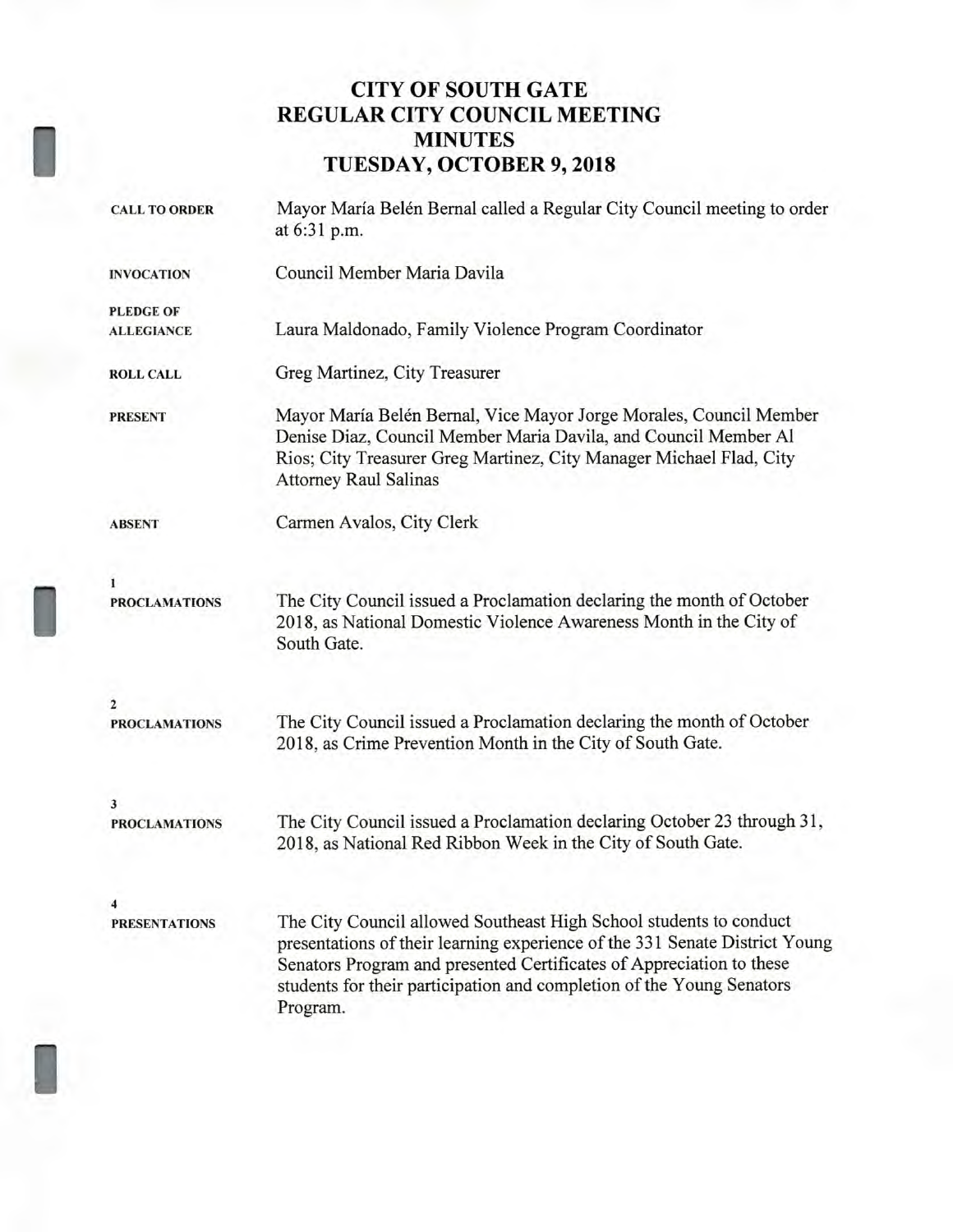**5** 

**BUSINESS LICENSE** The City Council conducted a Public Hearing to consider:

- a. Conducting a six-month compliance review of the Dance Hall Permit for the Hound Bar, located at 4626 Firestone Boulevard; and
- b. Approving Condition of Approval No. 24 to extend the compliance review period for an additional six months to April 9, 2019.

Joe Perez, Director of Community Development gave a brief overview of this item, explained the 6-month review process and informed the City Council of the results.

Daisy Rubio, 8969 Annetta Avenue informed the Council that she has called the police department over nine times since the opening of the bar. She also states that there is racing in the area of the bar. She would like to see limits on the days and times that the bar is open.

Anabelle Garcia, 8916 Annetta Avenue stated that the neighborhood is worse now that the Hound Bar has opened. Within the last six months they are experiencing loitering, parking issues and very loud noise during the time that the bar is open. She feels that the conditions that were set by the Council were not followed by the bar and the bar even had a taco truck in the parking lot.

Joel Bernal, 8915 Annetta Avenue stated that all the concerns that the neighbors brought before Council previously have happened. The neighbors are having problems with the patrons of the bar urinating on the streets, loud noise and loitering after 2:00 a.m.

Resident, 8919 Annetta Avenue spoke about the condition of the neighborhood after the bar opened.

Nora, 4656 Firestone Boulevard said that since the bar has opened she feels that the owner Ms. Martinez has done a wonderful job of keeping up the property and feels that the property value of the area has gone up since the opening of the Hound Bar.

Mayor Bernal asked when a business owner comes in and opens a business with an older building, what does the City hold them accountable for?

Mr. Perez responded that we encourage business owners to check with the City before they decide to do any interior improvements. We can work with them to see if they need to obtain a permit or not.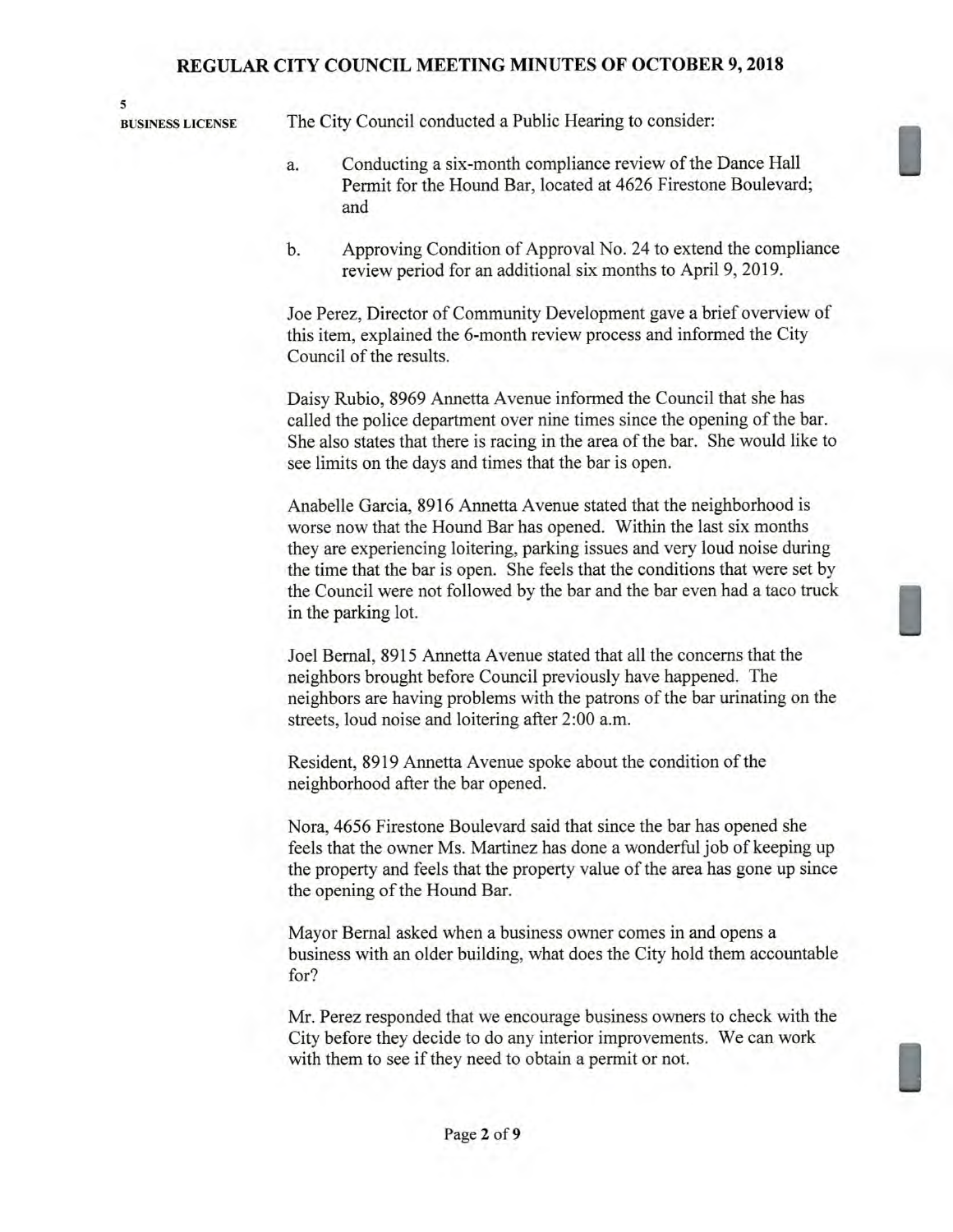**5 BUSINESS LICENSE CONT'D** 

I

Mayor Bernal asked when we have patrons that stay at the business longer then operating hours, what exactly can we fine someone with if they are in fact intoxicated in public?

Captain Teeples responded that if they have an open container we can issue them a citation and they would have to appear in court. If they are too intoxicated to care for themselves we could take them into custody or get some means for them to be removed from that location but that is for severe intoxication not someone that has merely been drinking. If someone stays at a parking lot after business hours that would be up to a resident to report if they feel their peace is being disturbed and we would ask them to leave.

Mayor Bernal asked that if staff is requesting for an additional 6-month review time what would be the alternative option.

Mr. Perez responded that the alternative option would be to allow the business owner to operate under the existing permit without the existing 6 month review period. Another option that City Council has is to add or modify any other conditions that you might see and we would then bring that back as another public hearing notifying both the business owner and surrounding neighbors what those specific changes would be.

Mr. Perez gave a brief summary of what happened at the January Public Hearing.

Council Member Diaz stated that she agrees that we need to add a no loitering sign in the parking lot and believes that the business needs additional security guard outside the bar.

Council Member Davila stated that on the staff report it only shows nine calls for police service.

Captain Teeples responded that the nine calls is the total number of calls to that specific address for police service during that six-month review period.

Council Member Davila would like to review the hours of operation during the week days and shorten the hours for Monday — Thursday to close at midnight.

Mayor Bernal requested a report highlighting the items that were in compliance with the conditional use permit.

Council Member Rios requested that the business owner come to the podium and make a comment.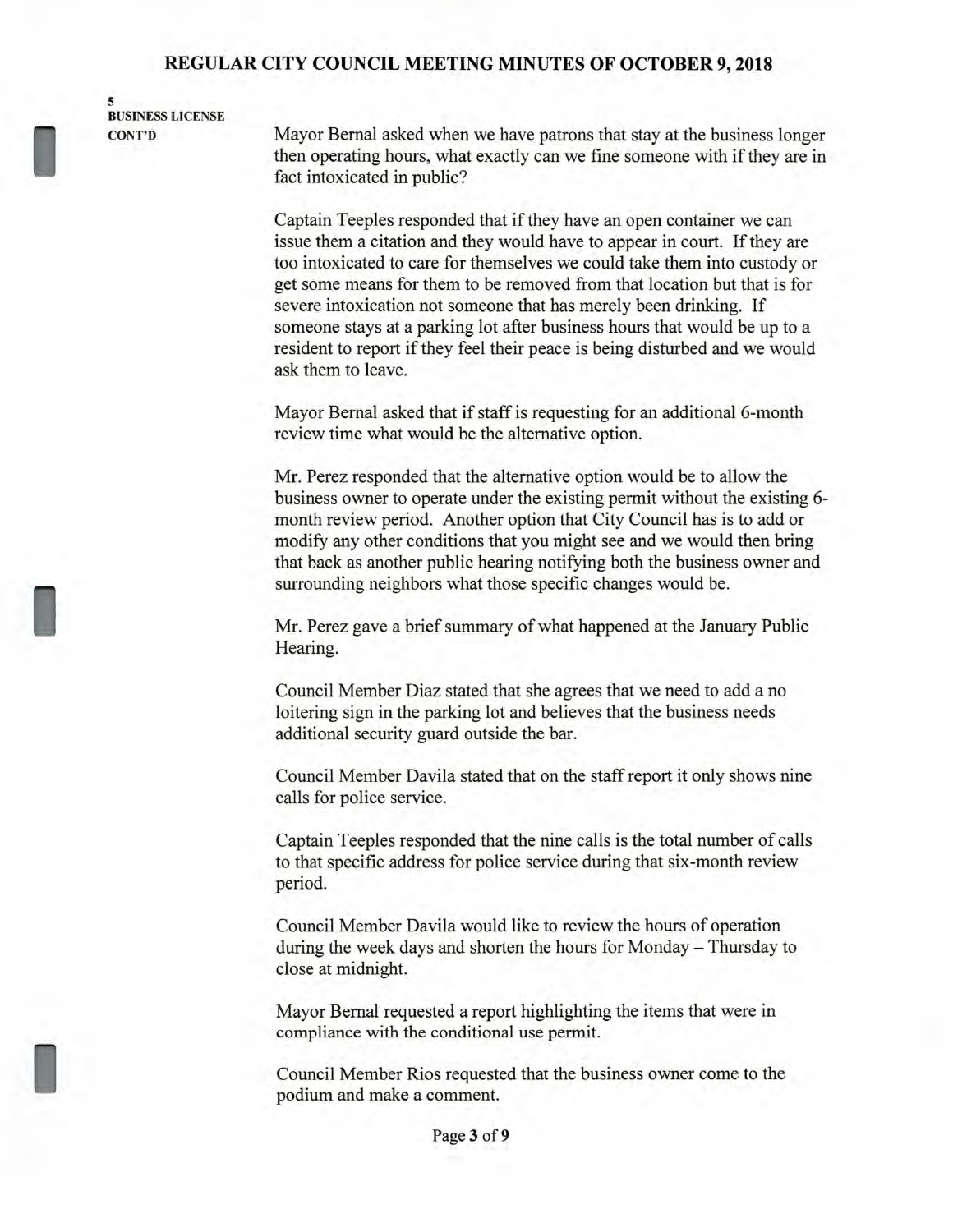| <b>BUSINESS LICENSE</b>                  |                                                                                                                                                                                                                                                                                                                                                                                                                                                                                                                                                                                                                                                                                                                                                                                                              |  |  |  |
|------------------------------------------|--------------------------------------------------------------------------------------------------------------------------------------------------------------------------------------------------------------------------------------------------------------------------------------------------------------------------------------------------------------------------------------------------------------------------------------------------------------------------------------------------------------------------------------------------------------------------------------------------------------------------------------------------------------------------------------------------------------------------------------------------------------------------------------------------------------|--|--|--|
| <b>CONT'D</b>                            | Mayor Bernal allowed the request.                                                                                                                                                                                                                                                                                                                                                                                                                                                                                                                                                                                                                                                                                                                                                                            |  |  |  |
|                                          | Lupe, owner of the Hound Bar stated the she does take her business<br>seriously and the complaints that were made tonight. She believes that she<br>has been making a positive impact on the community. She says that she is<br>willing to negotiate the hours for Monday, Tuesday and Sunday but the<br>neighbors need to realize that it's a business and she has a lot invested in<br>the bar. She is also willing to discuss extra security in the parking lot and<br>provide her personal cell phone to the neighbors but feels like from the<br>very beginning she is being attacked by the community.                                                                                                                                                                                                 |  |  |  |
|                                          | Vice Mayor Morales stated that he also lives next door to a bar and would<br>like to see the business owner meet with the residents and work on<br>solutions creating a positive response to the problems. He inquired about<br>the next step.                                                                                                                                                                                                                                                                                                                                                                                                                                                                                                                                                               |  |  |  |
|                                          | Raul F. Salinas, City Attorney stated that we received guidance from the<br>City Council to have a no loitering sign, the concept of additional security<br>and working on possibly shortening the hours on operation on weekdays.<br>We heard from the applicant that she is willing to provide her cell phone.<br>The applicant is entitled to have certain due process rights and these<br>conditions still have to be discussed and flushed out in detail between City<br>Staff and the owner because they were not part of the proposed<br>recommendations this item should come back before City Council with a<br>more definite proposal. Because we are going to bring this item back and<br>it was the subject of a public hearing we should provide a date that it will<br>be reviewed by Council. |  |  |  |
|                                          | Michael Flad, City Manager stated his recommendation would be for<br>November 13 <sup>th</sup> .                                                                                                                                                                                                                                                                                                                                                                                                                                                                                                                                                                                                                                                                                                             |  |  |  |
|                                          | After receiving direction from the City Council, this item was continued to<br>the City Council meeting of November 13, 2018.                                                                                                                                                                                                                                                                                                                                                                                                                                                                                                                                                                                                                                                                                |  |  |  |
| <b>DEVIATE FROM</b><br><b>THE AGENDA</b> | At this time, there being no objections, Mayor Bernal stated that item 10                                                                                                                                                                                                                                                                                                                                                                                                                                                                                                                                                                                                                                                                                                                                    |  |  |  |
|                                          | would be considered out of its regular agenda order.                                                                                                                                                                                                                                                                                                                                                                                                                                                                                                                                                                                                                                                                                                                                                         |  |  |  |
| 10<br><b>HOMELESS</b>                    | The City Council unanimously approved A and B by motion of Mayor<br>Bernal and seconded by Vice Mayor Morales.                                                                                                                                                                                                                                                                                                                                                                                                                                                                                                                                                                                                                                                                                               |  |  |  |
|                                          | Authorized the Mayor to execute a letter stating the South Gate<br>a.<br>City Council's opposition to the proposed homeless housing<br>development at the County-owned property located at 11269                                                                                                                                                                                                                                                                                                                                                                                                                                                                                                                                                                                                             |  |  |  |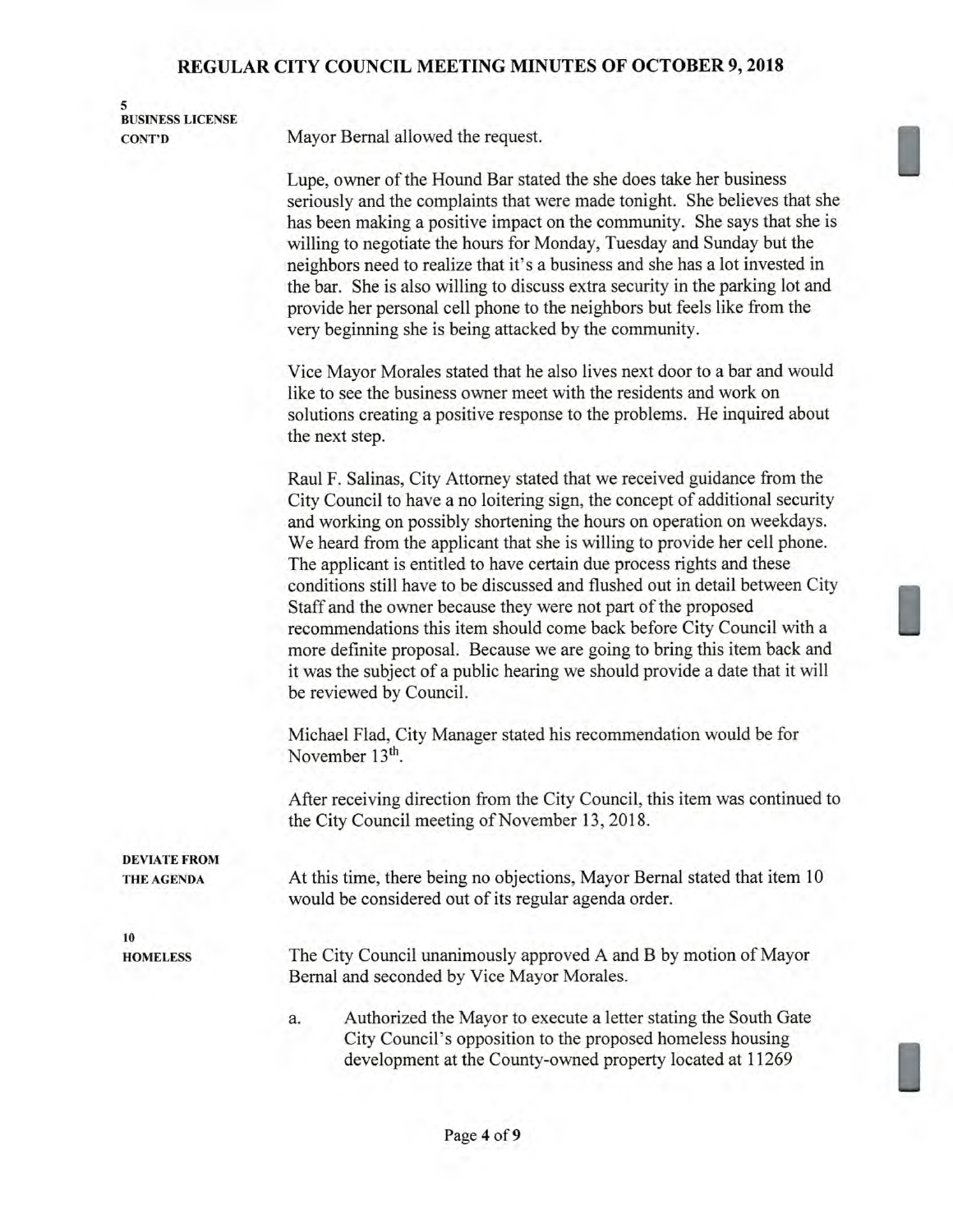**10** 

I

I

I

**HOMELESS CONT'D** Garfield Avenue in the City of Downey (American Legion Site); and

> b. Directed the City Manager or his designee to send this letter of opposition to the City of Downey and Los Angeles County Supervisors Janice Hahn and Hilda L. Solis.

**ROLL CALL:** Mayor Bernal, yes; Vice Mayor Morales, yes; Council Member Davila, yes; Council Member Diaz, yes; Council Member Rios, yes.

**COMMENTS FROM THE AUDIENCE** 

Gabriela Cid with Congresswomen Nanette Barragán's Office provided information on the Public Charge Policy.

Virginia Johnson, 5751 McKinley Avenue thanked Paul Adams and parks staff for their assistance in keeping the Hollydale building open to facilitate their meeting. She reported furniture being dumped at Main Street and Garfield. On Thursday, October 11<sup>th</sup> there will be an Area 5 meeting in Hollydale including information on the American Legion Project. On October 13<sup>th</sup> at the American Legion there will be a Luau for donations.

Mr. Campos, 8467 San Vincente Avenue spoke about problems with noise and his neighbors.

Mr. and Mrs. Gonzalez, 8461San Vincente Avenue spoke about problems with neighbors.

Henry Gonzalez, 10007 Stanford Avenue spoke about upcoming homeless meeting (SPA 7) and hopes that the City is represented.

Linda Parsonson, 5780 Main Street spoke on the history of the American Legion property. She believes that there used to be a cemetery on that property and is concerned that not all the bodies have been moved.

Nick Godoy, 8611 San Gabriel Avenue spoke on the continued item regarding the Police station and would like to know why it was not placed on the agenda. He spoke to Paul about Memorial Day and said he would give him an answer by Thursday. He also stated that he mentioned to the Chief about the apartments at 8674 San Gabriel selling drugs.

Gabrielle Garcia and Beatriz Sandoval, United Way thanked Council for their willingness to work on these issues that face the homeless and encourage people to educate themselves on the facts.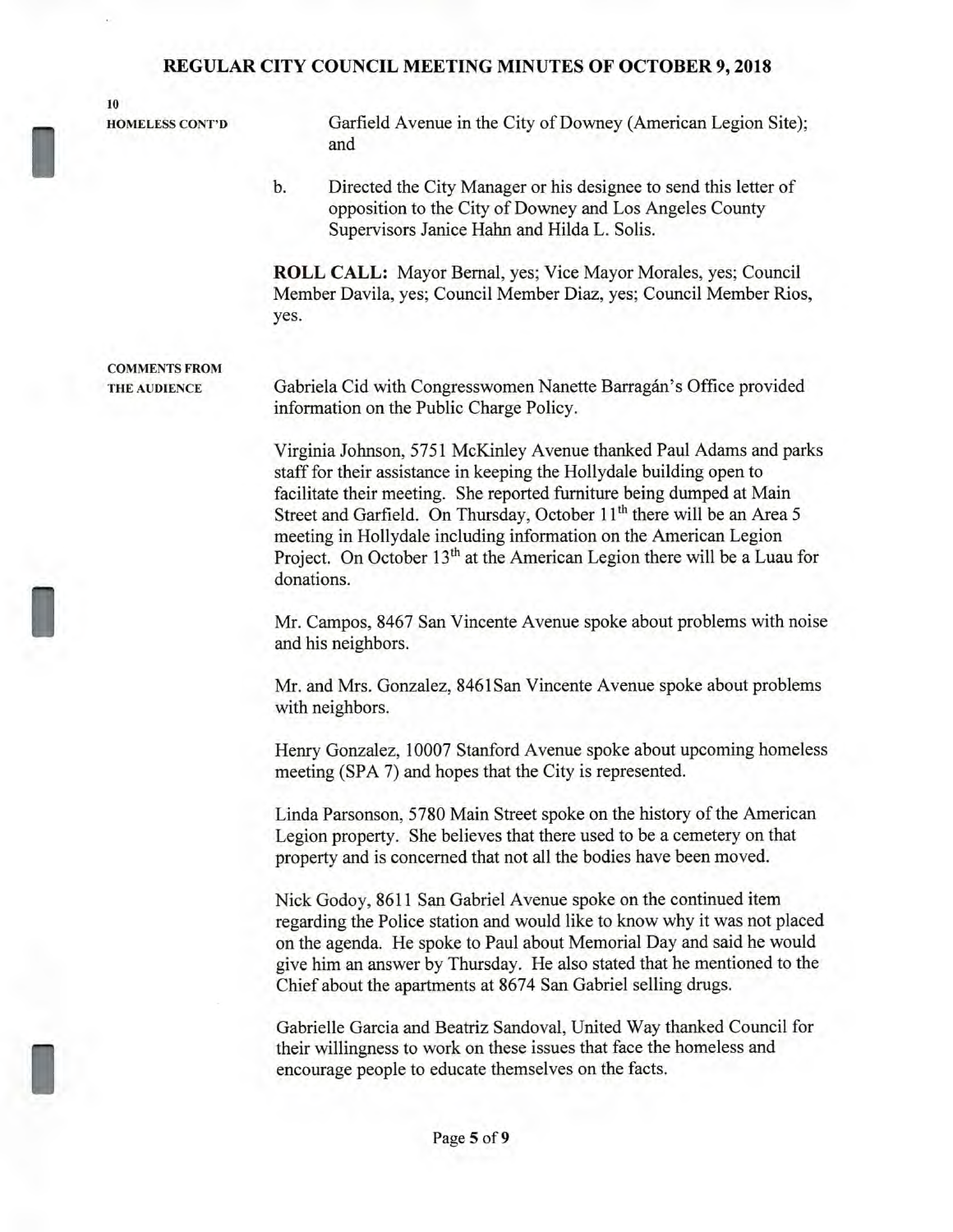# **COMMENTS FROM STAFF** Joe Perez, Director of Community Development stated the UWS will be hosting a free compost and mulching event on October 13<sup>th</sup>. Greg Martinez, City Treasurer spoke on the SPA 7 meetings and the issues facing communities to deal with homeless issues. Council Member Diaz stated that along with Council Members Davila and

Rios she attended the neighborhood watch meeting at ELAC. She also spoke with a neighbor that she knew that would give her history on South Gate. She requested that Parks look into adding a historical portion to the Azalea Festival because South Gate has so much history and would be willing to work this with community members.

Council Member Davila attended "Coffee with a Cop" and requested that Public Works get more information on a Senate Bill for Water Shut Off. She also attended the School Safety Collaborative Meeting with the Chief, the Captains and South Gate school principals.

Council Member Rios stated that he saw on Facebook several water comments about the cost. He attended the Century Boulevard opening in Watts and on October 19<sup>th</sup> there will be an event for Breast Cancer Awareness.

Vice Mayor Morales explained SB998 for Water Shut-Off and that this bill wants Water providers to have a public water policy for allowing people different ways to pay their bills so it doesn't come to shut-offs. He attended the California Cities Contract Conference and said that Mike Flad, City Manager was one of the speakers.

Mayor Bernal attended the County Sanitation Meeting and her son just started the Tiny Two's program at the Park. Last week Stanford Elementary school visited City Hall and the teacher was so happy to have her students roll play as city leaders. She attended the Bell/South Gate football game at Bell High school. South Gate lost this year but it was a great experience. Mayor Bernal was selected to participate in the Latina Leadership program through golf and will report on this soon.

**CONSENT CALENDAR** Agenda Items 7 and 9 were unanimously approved by motion of Council Member Davila and seconded by Vice Mayor Morales. Items 6 and 8 were pulled for discussion.

**6** 

**PERSONNEL** The City Council unanimously adopted Resolution No. 7830 entitled - A Resolution of the City Council of the City of South Gate, California, amending Resolution No. 6454 (Salary Resolution and Position Classification Plan) to create the position of Assistant City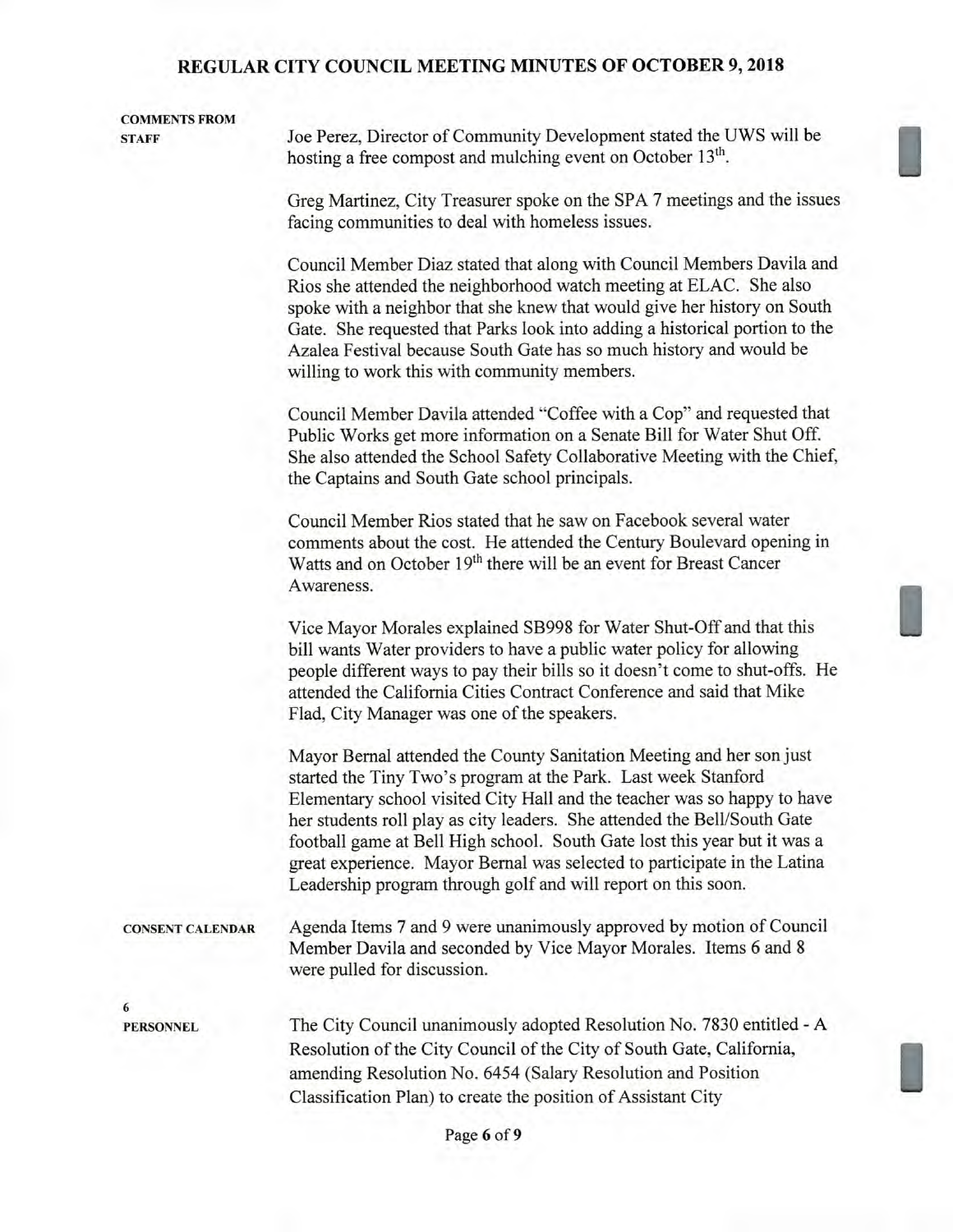I

I

I

| 6                  |                                                                                                                                                                                                                                                                                                                                                                                                                                                          |  |  |  |
|--------------------|----------------------------------------------------------------------------------------------------------------------------------------------------------------------------------------------------------------------------------------------------------------------------------------------------------------------------------------------------------------------------------------------------------------------------------------------------------|--|--|--|
| PERSONNEL CONT'D   | Manager/Director of Public Works, to approve the corresponding job<br>specification and to update the appropriate salary pay tables by motion of<br>Mayor Bernal and seconded by Council Member Davila.                                                                                                                                                                                                                                                  |  |  |  |
| 7                  |                                                                                                                                                                                                                                                                                                                                                                                                                                                          |  |  |  |
| <b>PERSONNEL</b>   | The City Council unanimously adopted Resolution No. 7831 entitled - A<br>Resolution of the City Council of the City of South Gate, California,<br>amending Resolution No. 6454 (Salary Resolution and Position<br>Classification Plan) to update the title and job specification of the Property<br>Control Clerk position to Police Property Specialist and to update the<br>appropriate salary pay table during consideration of the Consent Calendar. |  |  |  |
| 8                  |                                                                                                                                                                                                                                                                                                                                                                                                                                                          |  |  |  |
| <b>WATER METER</b> | The City Council unanimously approved A, B, C, and D by motion of<br>Mayor Bernal and seconded by Council Member Davila.                                                                                                                                                                                                                                                                                                                                 |  |  |  |
|                    | Approved an Agreement (Contract No. 3478) with HYM<br>a.<br>Engineering, Inc., to replace 410 water meters under the Automatic<br>Meter Reading (AMR) Upgrade - Phase 2, City Project No. 573-<br>WTR, in an amount not-to-exceed \$412,965;                                                                                                                                                                                                             |  |  |  |
|                    | b.<br>Authorized the Mayor to execute the Agreement in a for acceptable<br>to the City Attorney;                                                                                                                                                                                                                                                                                                                                                         |  |  |  |
|                    | Approved the Notice of Exemption for the AMR Upgrade Phase 2,<br>c.<br>City Project No. 573-WTR; and                                                                                                                                                                                                                                                                                                                                                     |  |  |  |
|                    | d.<br>Directed the City Clerk to file the Notice of Exemption with the<br>Los Angeles County Recorder's Office.                                                                                                                                                                                                                                                                                                                                          |  |  |  |
| 9                  |                                                                                                                                                                                                                                                                                                                                                                                                                                                          |  |  |  |
| <b>MINUTES</b>     | The City Council unanimously approved the Special and Regular Meeting<br>minutes of September 25, 2018 during consideration of the Consent<br>Calendar.                                                                                                                                                                                                                                                                                                  |  |  |  |
| 11                 |                                                                                                                                                                                                                                                                                                                                                                                                                                                          |  |  |  |
| <b>LIBRARIES</b>   | The City Council unanimously approved A, B, and C by motion of Mayor<br>Bernal and seconded by Council Member Davila.                                                                                                                                                                                                                                                                                                                                    |  |  |  |
|                    | Approved a Memorandum of Understanding (MOU) (Contract<br>a.<br>No. 3479) with the County of Los Angeles providing for a one-<br>time, \$25,000 City contribution for building improvements at<br>Hollydale Library and including a provision for on-going Sunday<br>services at Leland R. Weaver Library;                                                                                                                                               |  |  |  |
|                    |                                                                                                                                                                                                                                                                                                                                                                                                                                                          |  |  |  |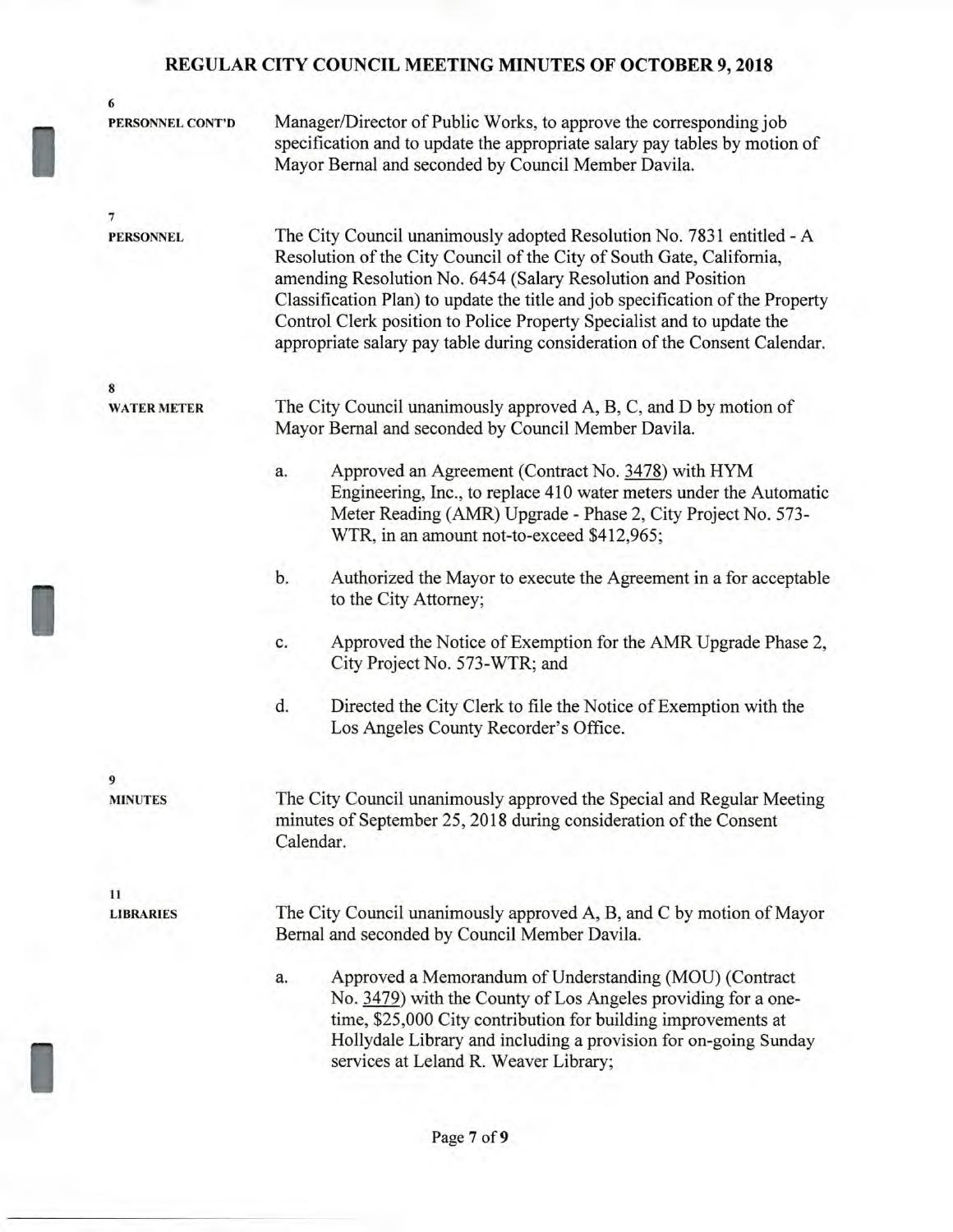| 11                          |                                                                                                                                                                                                       |                                                                                                                                                                                                                                                  |  |  |  |  |
|-----------------------------|-------------------------------------------------------------------------------------------------------------------------------------------------------------------------------------------------------|--------------------------------------------------------------------------------------------------------------------------------------------------------------------------------------------------------------------------------------------------|--|--|--|--|
| <b>LIBRARIES CONT'D</b>     | b.                                                                                                                                                                                                    | Appropriated \$25,000 from the unassigned Urban Development<br>Action Grant (UDAG) fund balance to account number 262-603-<br>41-9100 (Facility Improvements), to fund the cost of this MOU;<br>and                                              |  |  |  |  |
|                             | c.                                                                                                                                                                                                    | Authorized the Mayor to execute the MOU in a form acceptable to<br>the City Attorney.                                                                                                                                                            |  |  |  |  |
| <b>EXCUSED FROM ITEM 12</b> | At this time, Council Member Diaz, was excused from participating on<br>item 12 and departed from the Council Chambers.                                                                               |                                                                                                                                                                                                                                                  |  |  |  |  |
| 12                          |                                                                                                                                                                                                       |                                                                                                                                                                                                                                                  |  |  |  |  |
| <b>TWEEDY MILE</b>          | The City Council appointed Jason Barron to serve on the Tweedy Mile<br>Advisory Board by motion of Council Member Al Rios and seconded by<br>Council Member Davila.                                   |                                                                                                                                                                                                                                                  |  |  |  |  |
|                             | ROLL CALL: Mayor Bernal, yes; Vice Mayor Morales, yes; Council<br>Member Diaz, absent; Council Member Rios, yes; Council Member<br>Davila, yes.                                                       |                                                                                                                                                                                                                                                  |  |  |  |  |
| <b>REJOINED MEETING</b>     | Council Member Diaz rejoined the Council prior to the discussion of Item<br>13.                                                                                                                       |                                                                                                                                                                                                                                                  |  |  |  |  |
| 13                          |                                                                                                                                                                                                       |                                                                                                                                                                                                                                                  |  |  |  |  |
| <b>AZALEA</b>               | The City Council considered:                                                                                                                                                                          |                                                                                                                                                                                                                                                  |  |  |  |  |
| ×                           | Directing staff to solicit nominations, select the honorees and<br>a.<br>provide an appropriate recognition ceremony for the Azalea Queen<br>and Grand Marshal as part of the annual Azalea Festival; |                                                                                                                                                                                                                                                  |  |  |  |  |
|                             | b.                                                                                                                                                                                                    | Directing staff to work with past honorees and local volunteer<br>organizations to update the Azalea Queen and Grand Marshal<br>recognition program to meet current community interests as<br>approved by the Parks & Recreation Commission; and |  |  |  |  |
|                             | c.                                                                                                                                                                                                    | Authorizing staff to cancel the Azalea Queen and Grand Marshal<br>recognition program when a minimum of six nominations are not<br>received by the published nomination deadline.                                                                |  |  |  |  |
|                             |                                                                                                                                                                                                       | This item was continued to the November 13, 2018 City Council Meeting.                                                                                                                                                                           |  |  |  |  |